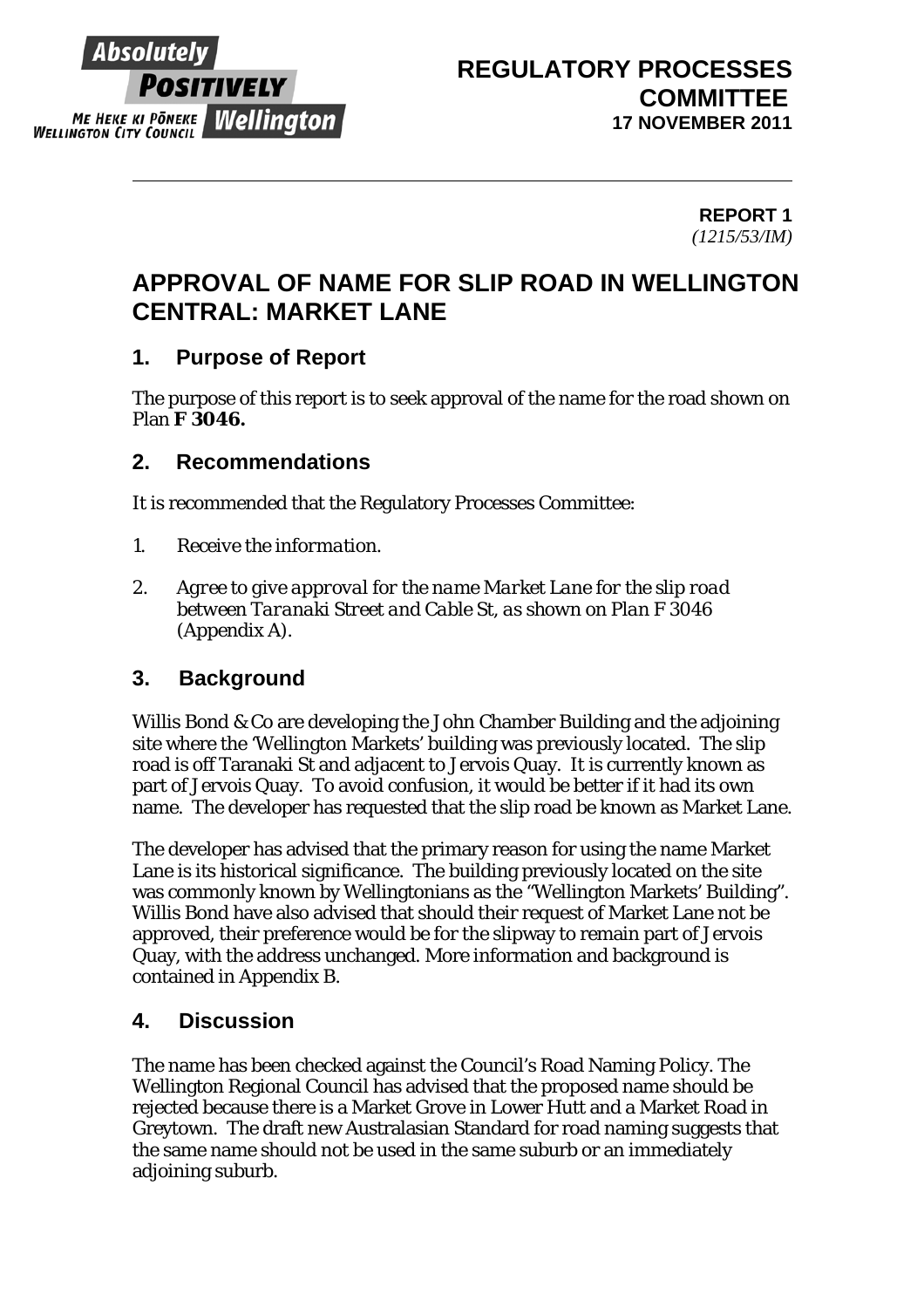As the slip road is in the suburb of Wellington Central which does not adjoin these other roads, and the proposed use would not be Grove or Road, the name can be considered.

Council officers feel that, in the event of an emergency, it would be advisable for the slip road to have a name and numbering distinct from Jervois Quay. It is important to note that there is no direct vehicle access from Jervois Quay.

The Council's Road Naming Procedure requires consideration of whether the area surrounding the road is recognised as a Maori heritage precinct or has significance for Maori. The Wellington Tenths Trust have carefully considered the suggestion that the road be called Market Lane and they have said they support the application from Willis Bond.

## **5. Consultation**

The name has been checked for duplication, similarity and suitability by the Wellington Regional Council, which has advised that it thinks the name should be rejected, but we feel it is acceptable because other instances of the use of Market as a road name are not near Wellington Central.

Willis Bond & Co have carried out extensive consultation with the representative of local iwi and with owners and representatives of property owners in the area. They all support the name Market Lane. Copies of these approvals are all attached as Appendix B.

A resident in Wakefield Street, Jenny Clark, has written to Council and recommended that the Slip road be called Te Aro Lane or Te Aro Pa Lane. A copy of her submission is attached as Appendix C. These proposals were discussed with the Tenths Trust, but they decided to support the name Market Lane.

## **6. Conclusion**

The Enterprise Data Management Team recommends that the name Market Lane be approved for the slip road off Taranaki Street.

Contact Officer: *Michael Brownie, Enterprise Data Management*